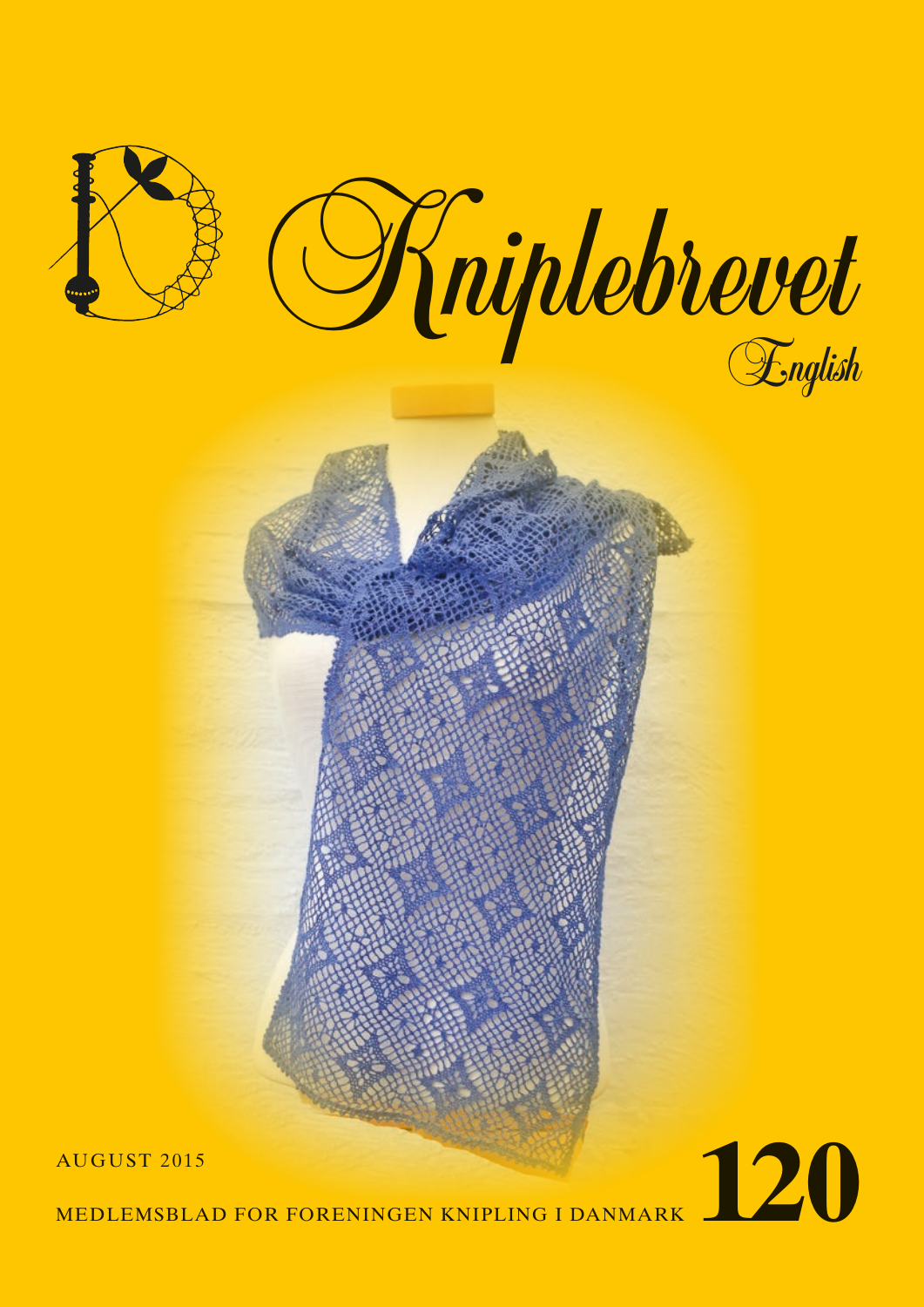We apologize about Skribent mail, which does not work. We are working on finding a solution, but in the mean time you are welcome to use this mail address: redaktoer@knipling-idanmark.dk . Your massages will be forwarded to the right person.

One of our English-translators is moving to England in order to continue her studies there. We thank her for the help she has given us, and wish her good luck in the future.

We are therefore posting following request:

Is it possible for you to help us translate Kniplebrevet to English? If yes, please contact us at this mail address: redaktoer@ knipling-i-danmark.dk

We are also looking for somebody to help our proof reader. If you think you might be able to help, please, contact our editor.

#### **Dear membrs**

30 years are no age to speak of, and still – it is some-what of an achievement. Our association Knipling i Danmark can celebrate its 30 year anniversary this year. The association was indeed founded on September 27th in 1985. That we have come this far, is fantastic, even with a fairly stable amount of members. An anniversary gives time for thinking about things which have happened and things to happen in the future. What the goal for over association is, and what we have to work against, was written down on the founding assembly. Us, members of the board, are striving for living up to this, but there are many things besides, which have to be addressed, and much have happened since the association was founded and the first KNIPLEBREV was published, then known as the ''Gule foreningsblad''. You may read Karen Vontillius' nice article someplace else in this magazine, and her story about Kniplebrevet's history. If you happen to have the first magazine, published in 1985, it is a very nice read and historically exciting, and from a publishers view, to see the different typographic methods used. The technique 'clip and paste' seemed to be the method used in order to get the magazine on its feet. Try to see the development through the years, partly on the graphic side, but also when it comes to editorial work. There have been big changes through the years. The magazine went from black/white through selected colored pages until today, where all pages are in color. In the beginning, there were no colored, only black/white work-sheets with a bit of description. The magazine had then, as now, our members' input on what to print and also on the patterns to be published. It is important for the board, that the members 'color' our association, and that it is you, who contributes with topics, articles, patterns and good ideas. What we today know as Knipleshop, started as'' an offer to our members'', it was later called Knipleservice, and has today gotten a more international sounding name: KNIPLESHOP. And it doesn't stop there, because we have also gotten a homepage, which also have changed its looks over time. The homepage is today our face outward, for people not familiar with the association, and a place to inform about things, has partly been published in Kniplebladet, but also about things which we have not able to bring there, especially if events happen between two publications. We have founded a news-mail group, where one can find different news which may become important between publications of two bulletins. We are also, as the latest, on Facebook. This is a super good, social medium, through which news can be spread fast, not only national, but also international. This gives us some challenges right now, but we are sure that the problems will be solved real soon. We are a known and accepted association internationally, and we have members all over the world, we even have a member in China.

An anniversary has to be celebrated, and so we have

planned to do. We already brought a gift to the ones of you attending the Annual Meeting in March 2015. This was a special gift indeed. It was an aquarelle of a flock of birds along with a pricking, designed by Karen Marie Iversen. The aquarelle pictured ''Sort Sol'', a symbol of our connection to North Slesvig and Tønder, where our association was founded. We bring a new gift to you in this Kniplebrev. The gift is a shawl designed by Sonja Andersen and Susanne Andersen. You may read about where they got the idea on page 18 in this magazine. She chose to give the shawl the name Isabella, as an honor to the crown-prince pair's oldest daughter. We have also had a fantastic nice anniversary-bobbin made, which was such a big success that it was sold out 45 minutes after it was offered at the Annual Meeting. Not everybody got the chance to buy one. We therefore decided to have some more of them made. They have arrived, and all the prepaid ones have been sent off. There are very few of them left, so if you would like one of these special bobbins, please, contact the board soon.

At last, but not the least, a big thank you to all of you, which over the years have contributed to our association and to the magazine, and thank you to all the members for 'holding on' to us. Also, thank you to all past boards, and to the current one, and a big thank you to the editors, both past and current ones. Thank you to all the voluntaries, which both now and at earlier times have contributed with work and ideas for our common association. We all have great love for our association and for making lace, and how beautiful it is that so many have this passion for our cultural inheritance and the trade we enjoy.

See you in September at Viborg Husflidsmesse, and in October to the fairs in Fredericia and Slagelse.

Remember Årets Knipledag, Saturday, August 29th. You can find a list over places where Årets Knipledag is held, in Kniplebrevet no.119, page 29.

We wish you all a nice fall-time with good lace making and lots of inspiration.

#### **Lacefair in Viborg**

The lacefair in Viborg was held on Saturday, April 18th and Sunday, April 19th, the 12th in a row.

As usual, it was something to look forward to. It is always nice to visit the fairs in order to get lots of inspiration, make 'investments' in new materials and meet foreign and new faces.

This time my excitement was a bit bigger than usual, as I this time was participating as a member of the board of Knipling i Danmark. This was my first time doing this.

And what a good experience this turned out to be!

I stood 'on the other side of the table' this time, and had the opportunity to have a good lace-chat with lots of happy people, all sharing my passion for lace.

We started setting up our booth on Friday afternoon, and were ready to welcome the first happy guests to the fair on Saturday morning.

My anxiety was big and the thoughts many: How would it be to stand 'on the other side', would I be able to answer the questions, would I be able to find around in the sales items, and how does the check register work?

I was very anxious when I finally went to bed Friday night.

Saturday morning started already before the fair opened, with the private view of Tinne Hansen's wall- hanging. A nice event and a great start of the day.

You may read about the Private view someplace else in this magazine.

Finely, the doors were opened to the public, and all my worries were brought to shame.

It was a fantastic experience to meet you all, old and new members visiting the fair, and also all the other guests attending.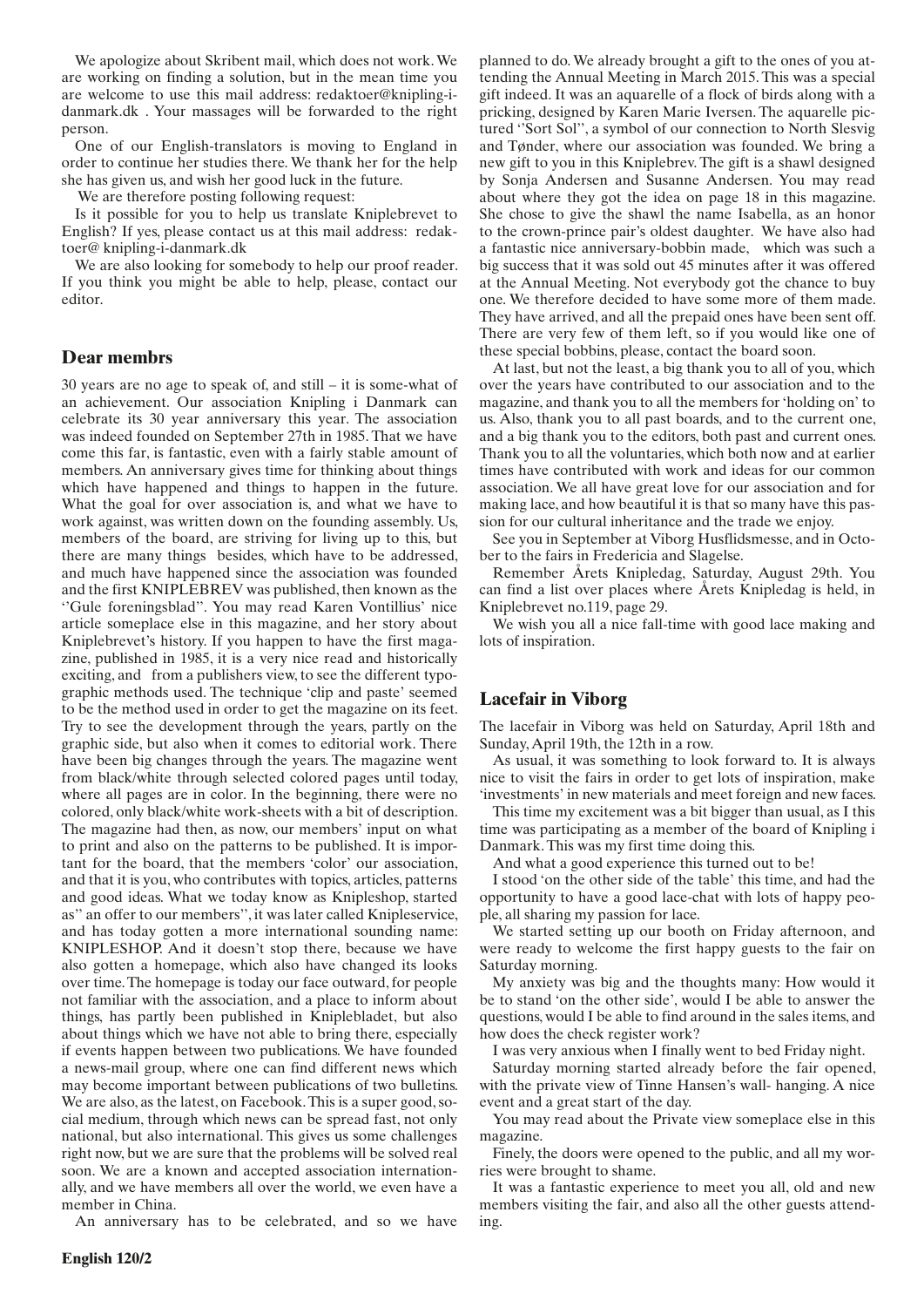It is a very special feeling to be around so many, where everybody is sharing the same passion. The air felt full of creativity and action.

It was a big temptation to get started on lots of neat projects. The booths were spread over the whole school on two floors. The fair takes place in the 'School for Kreative Fritid', and the different stands are placed in different classrooms. This gives the fair an intimate feeling, and at times it is difficult to move around, due to the many guests.

You can buy almost everything to your heart's delight. I, for my part, cannot think about anything missing.

The school had arranged an exhibition of bobbinlace work made by the school's students on the ground floor.

We saw lots of nice lace in the making. Students took turns making lace on 10 different locations. We also had many a nice lace-chat here, and the rooms were filled with laughter and smiles.

The best of all was the positive remarks we got for our work in the association, and I thoroughly enjoyed all the congratulations for having been voted in to the board. This is a position, of which I am both proud and humble.

The week-end gave me the opportunity to meet lots of people I knew from other places, like from classes, other fairs, exhibitions etc.

All in all, it was a wonderful week-end, where mouth, ears and wallet had been hard at work.

When finely coming home (near Ribe) after the fair had ended and our booth were taken down, my head was filled with impressions from the week-end.

It was both impressions from all the wonderful items I had seen and also the visiting with so many people with whom I share an interest.

Even though I was very exhausted after the week-end, I already look forward to the next lace fair in Viborg, which is on every third year, so next time will be in 2018.

*Annette Nielsen*

## **Lace from the Castles of Rosenborg and Amalienborg by Katia Johansen**

Lace has always been a charming and impressive adornment on the Danish kings and queens attire on Rosenborg, from the earliest items on the time of Christian 4. and almost until today. The royal collections on Rosenborg and Amalienborg represent some of the finest royal wear in the world. The collection was founded early, as Frederick 3. (1609-1670, king from 1648) ordered some of his father's and his own wear to be kept 'for ever' due to its historical value. Ever since that time have the kings and queens outfits been kept with great care, first by the castle steward and later by curators of museums and conservators.

A lace collection per se does not exist in the royal museum collections. Every queen has assumingly had their personal supply of lace, both through inheritance, bought and given as gifts. By a queen's death, her attire was usually divided between the ladies in waiting, and it was not before 1881 that a queen in her testament gave some dresses directly to the royal collections. (Rosenborg became a museum in 1833, and was opened to the public in 1838.) Until then, there were almost only clothing which had belonged to kings, that was sent for storage to Rosenborg, mostly right after their death. Queen Caroline Amalie wrote in her testament, that the dress she used for her coronation and her wedding gown should be donated to the Rosenborg collection, due to their historical value, but she changed her mind short before she died, as she wanted to be buried in her bridal gown. Her engagement dress from 1814 – unfortunately without lace - was therefore sent to Rosenborg as a replacement.

Lace can thus first and foremost be studied on the clothing in storage, which represents a rich and well documented side of the Danish and European history from about 1600 and forwards. As no garments are on exhibition in Rosenborg – except Christian 4.'s blood stained clothing, which is considered Icons rather than attire, - are the following things, normally put away in storage, and therefore new to the readers. Besides the clothing, there is a magnitude of portraits of the royal families, painted by the best artists of the day. If time permits (and a good flashlight is on hand), the pictures are outstanding and entertaining resources for studying lace worn in the royal court.

Fig.1-2: An early picture probably of filet lace, edged possibly with free-hand lace, in a portrait of Christian 4.'s son, Ulrik, dated 1615, where the prince was only 4 years old. The king's wear – his robe register, other portraits and stored clothing show, that he took great interest in supporting and promoting Danish textile production, included bobbinlace and silk cloth.

Fig.3-4: A big salmon-colored silk scarf worn by Christian 4th, edged with gold- and silver-lace. The combination of gold and silver was popular during the renaissance, but it is hard to appreciate it today, as both the silver- and gold plated silver – threads mostly have tarnished into a gray tone. The scarf is 65 cm. wide, 212 cm. long and covered with embroidered flowers, insects, worms and other small animals – embroidered in happiness, perhaps by a young princess? There is a narrow border along the edges, and a wide, scalloped lace-edging on each end. There are remains of small floss-silk tassels and metal purls in vivid colors attached to the points of the lace.

Fig.5-6: Others of Christian 4.'s important clothing are of course the blood-stained outfits from 1644, when he was insured in war at sea against the arch-enemy, Sweden. He must himself have ordered the clothing to remain as is on the same day, July 1. He knew that the Swedish king, Gustav Adolf's blood – stained clothing from his death in 1632 had been preserved, and already had a status as a relict in Stockholm. The lace seems to come from North Slesvig , as it was important for Christian 4. to support the bobbin lace industry in this area. All his portraits as a young adult show that he generally wore wide, scalloped lace like these.

Fig.7: This attire of black silk and silk lace, belonged to Frederik 3., Christian 4.'s son and dates back to about 1655-60. It is unfortunately in a very poor condition, and has not been photographed since about 1930, due to this. It is made out of black silk damask covered with wide lace-strips of black silk, and by the cuffs and the edging of the pant legs, are there big bouquets of bows in wide silk ribbons. It might be possible that a future preservation, where the silk is laminated to a support-cloth, could make the clothing suitable again for a mannequin in order to be able to exhibit this garments.

Fig.8-9: A set of a lace jabot and cuffs, belonging to Frederik 3. are also preserved. They are dated to about 1665, about the same time as the little portrait of the king in mother –of- pearl, inlaid in slate (probably a work of Jeremias Hercules). Both king Frederik 3. and queen Sophie Amalie dressed themselves in the last fashions, and used big sums of money on French fashion, materials and accessories. These needle laces have a baroque flower pattern, sewn around small strips of fine linen.

Fig.10: Real needle lace is found on a pair of life-size wax figures of Frederik 3. dated 1680 and of Sophie Amalie from 1670. Her figure was made as a 'live mask', but the figure of him was made after his death. Both figures are wearing fitting attire, incl. fine accessories and needle lace. The queen is wearing what seems to be one of her own dresses, thoroughly refitted for the wax figure. She was in her last years quite heavy, but the wax figure is slim and youthful due to a corset of the time, and the beautiful needle lace cuffs are eye catching on the figure's elegant hand posture.

Fig.11: This little purse, about 10cm. wide, is made out of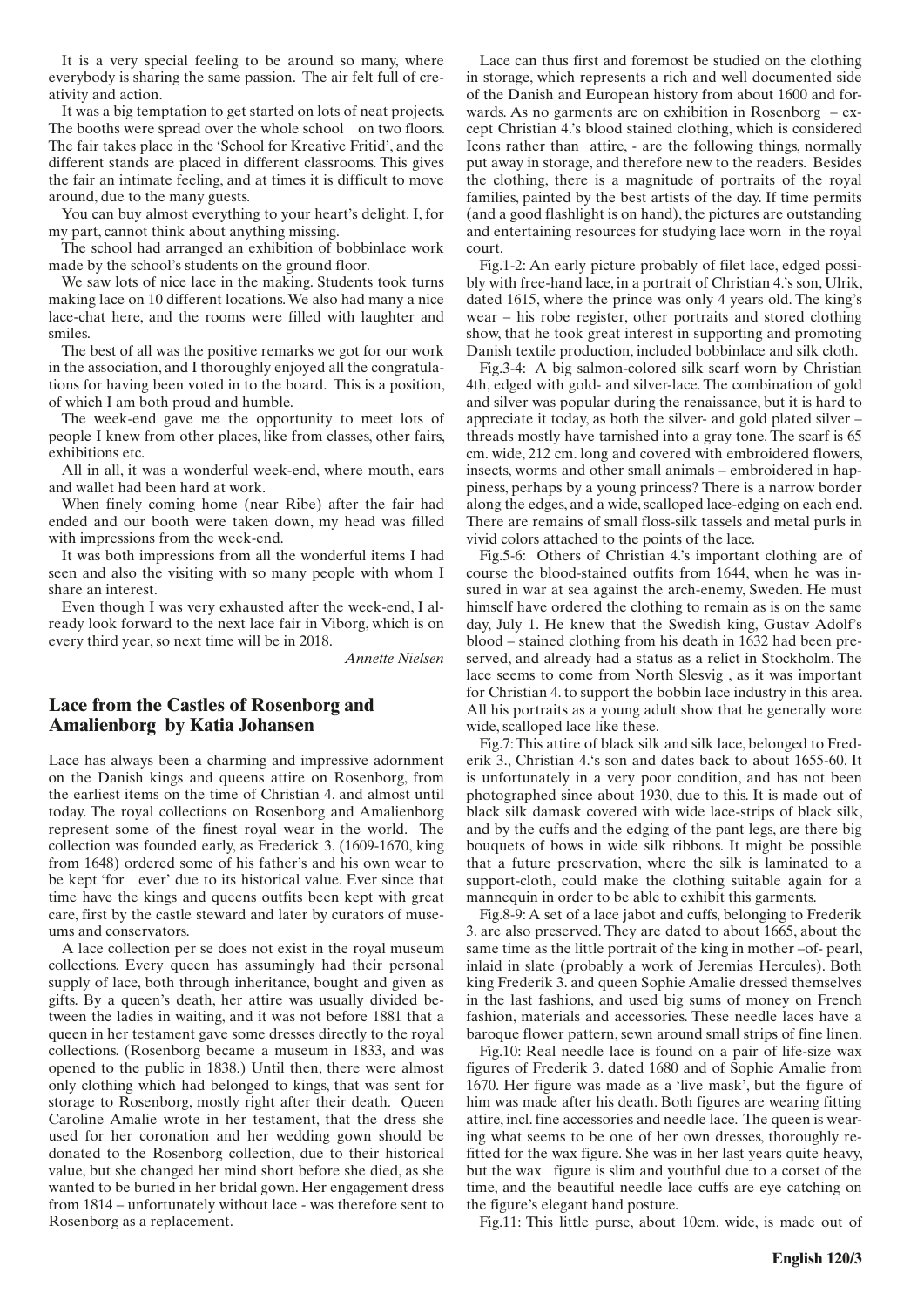narrow, braided ribbons of human hair. The strips are made in eternelle lace about ½cm. wide and sewn together. The braided cord and the tassels are also made of hair. The purse belongs to a collection of ten small purses, probably used for wrapping of small, valuable gifts as jewelry, precious stones, coins and miniatures. They date back to about 1650-1670, and belonged to Queen Sophie Amalie.

Fig.12: This piece of unused lace was sewn by one of Queen Charlotte Amalie's court-dwarfs, a girl called Elschen. The lace, kept attached to a piece of blue paper, was a new year's gift to the queen in the late 1600.

Fig.13: This barbe in Valencienne lace was worn by Frederik 5.'s Queen Louise, born an English princess, for her coronation in 1747. It was worn fastened and loose-hanging from high up in the hair, so that the long ends hang gracefully down to her shoulders. The pattern shows the Danish and English coat of arms and the bride and groom's crowned mirrored monograms. Portraits from the time, showing how she wore the lace, does unfortunately not exist, and nothing else is left from her clothing. She was very popular with the Danish population, as she learned Danish real fast, and raised her children herself, but she died very young, at age 27, during child birth. The lace was given to Rosenborg in 1886 by a collector. A similar piece can be seen in Kunstindustrimuseet in Oslo.

Fig.14-15: Princess Frederikke of Sachsen-Hildburghausen was born in 1755, but both she and her mother, Frederik 5.'s sister, died within a couple of months. This wax portrait of her was sent to her uncle, the Danish king. The figure wear her own small cloths: two diapers, a shirt, an embroidered jacket, lined with pink silk, and a foot muff in lace, plus a swaddle band. Baby clothing from this period is very rare. Her swaddle cloth and cuffs are made of lace, but the little jacket, with, according to fashion, the half length sleeves and closing in the back, is embroidered in point de Dresden, a lace look alike sewn on a very fine woven cotton cloth.

Fig.16-18: Christian 7. wore an outfit made in a style, already 200 years old for his coronation in 1767. It contained a jacket and short, baggy pants in renaissance style. This old fashioned style was supposed to emphasize the picture of tradition and power associated with Christian 4. This is because at that time, Denmark was the biggest and most powerful protestant power in Northern Europe. The whole audience thought that the king's outfit looked strange, but the fashion conscious young king added to the old fashioned outfit, the most beautiful and fashionable, finest lace available. His jabot in the neck over the coronation- cloak's big ermine- studded collar, is sewn together of two identical Brussels lace patterned with a big, symmetrical bouquet framed with flowers and festoons. The edges are scalloped and the joining almost invisible. It measures 41,5 x 33 cm. In the Royal Court's archives have one found a receipt from 1767 from the merchants Hein and Sylingk in Hamburg of 1000 rigsdaler ''wegen einer für Ihr. mayt. die Königin vor dero ankunft gelieferten Garniture Point de Bruxelle zu einer Toilette.'' The king's coronation outfit was given to Rosenborg already in 1784, when he was still alive, and included also this ''garniture of very fine Brabant lace'' which documents that this was indeed the lace the king was wearing. They are beautifully painted in one of the official coronation portraits, by Jens Juel in 1789. The artist had undoubtedly had the coronation outfit on loan in order to get the details right. Christian 7.was a very fashionable man and travelled a lot in his younger days, but he showed signs of mental disorder at an early age, which had an important impact on his reign.

## **A visit of Køng museum, arranged by Knipling i Danmark.**

We arrived in Køng in beautiful sunshine. We were 15 participants.

Hanne Tommerup, head of Køng museum's volunteer association, showed us around. Hanne told us about Niels Ryberg, who bought Øbjerggaard in 1774. Niels Rybjerg was interested in charity work, and was concerned about the poverty in the area.

Niels Rybjerg founded a spinning school in 1778, where girls from the age of 4, could learn to spin flax. Niels Rybjerg also founded a linen–wear factory, which gave occupation to every workable person in the district. He founded a linen weaving mill on Øbjerggaard in 1778, which developed into a blooming industry with contacts to the royal court. He also built a hospital on the estate grounds in 1793, for people who could not fend for themselves.

Niels Rybjerg died in 1804. His son Johan Rybjerg took over the premises, but did not have the same success. The government took over in 1820, and different owners managed the premises until 1925, where the selling- off from the property started. Øbjerggaard belongs under Rosenfeldt today. (You can find more information on Køng museum's homepage.)

We attended a workshop, hosted by Inge Lindegaard, after a nice lunch-brake. The theme was free lace, a reconstruction of a lace in Stege museum, of the type Guldborgsundsknipling. This was a bit of a challenge, as pins are set on the sides only, but very exciting. We had a coffee-brake after a couple of hour's deep concentration.

After the work shop, Inge took us on a car ride up to the manor house and by the church, originally a medieval building from the 1200 century.

Thank you to Knipling i Danmark and Inge Lindegaard for a wonderful day.

*Mona Nøhr.*

## **A new home – The private viewing of Tinne Hansen's wall hanging**

April 18th started with Kirsten Skov presenting a 'Royal Kinder Egg' for some of us which were interested and had showed up at Skolen for Kreativ Fritid.

- 1: The flowergirl was ready
- 2: The red carpet was rolled out
- 3: The golden scissors were on hand
- It was bid welcome to Kniplemesse I Viborg 2015.

A group of active lacemakers from Kniplebølgen – a local group under Knipling i Danmark's umbrella, started the fair in the last millennium. 1989 was the fair's first year, and it has since then always taken place in the school, first on Spurvevejen, then on Håndværkervej and in the two last years on Industrivej 13. In the beginning, the fair was held every second year, but lately a good rotation of every third year takes place, which means that Jydland has a lace fair every year – in Viborg, Tønder and Hjallerup respectively. This was the 12.th time the Kniplemesse i Viborg took place.

In addition to the opening of the fair, a private viewing also took place as a beautiful piece of lacework by Tinne Hansen had been placed at the schools disposal.

The piece of art could not be hung in its original form in the school, so it was tossed and turned, discussed, measured and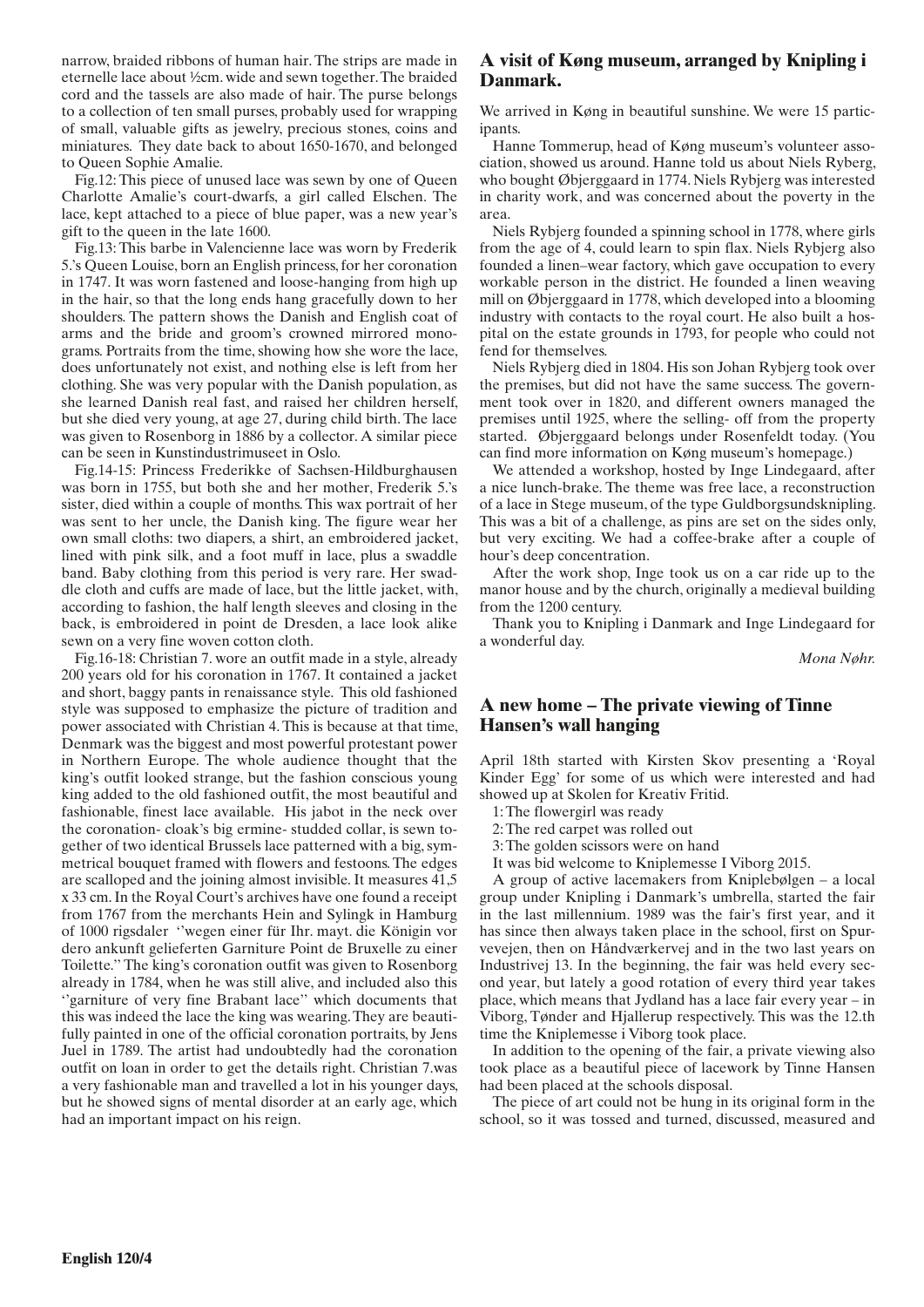sketched, and at the end they found the best way for the piece to be presented. Different means in order for the art piece to blossom again after some time in cardboard boxes had previously taken place. Being part of this makes one become very close to the lace and to get attached to it.

The saying goes, that if you can count to 4, you can make lace – in Viborg they make it easier, you only need to know the difference between cross and twist. In Tinne Hansen's work one can see that there are many different ways to make crosses and twists.

In connection with presenting the wall hanging, Tinne Hansen was called upon to speak, and she told that a competition of adornments for 'Storstuen' in Husflidshøjskolen was announced in 1986. Tinne and Birthe Johansen from Nordvestjysk Husflidskreds started making rough drafts , helping each other, but decided in the end to hand in a proposal each for the end wall. Both proposals were accepted, Tinne's for the end wall of Husflidshøjskolen's 'Storstue'.

For Tinne a purpose of the project was to show how many possibilities there are in bobbinlace. Her proposal had two parts, where the blue-violet door in the wall was the connecting point, and as the beams in the ceiling were of a warm yellow color and the window sills were in a brownish red, it was logic to use those colors in the lace. Therefore, unbleached and yellow became the dominant colors and the blue-violet contrasts shades the ground. Leaf shapes in different colors and techniques are sewn to the ground, the shades of yellows concentrate around the door in yellow/green colors and red-yellowish for the rest of the piece – it was necessary to use quite course thread because of the size of the ground .The coarse linen could not be bought in color, and the solution was therefore linen yarn 6/1 with extra twists and then twisted together to make a 3-ply thread. Because of the size of the ground, Tinne also had to have a special pillow made measuring a width of 140cm. The pillow stood on its own legs about 62 cm. over the floor in order to archive a good position for the lacemaker. A lace carton was fastened around the bolster whereupon the drawing was fastened. Every of the three original parts of the ground were made in three sections, which were sewn/laced together. The grounds were then starched with water thinned wood glue (one part glue to 10 dl. water). This was done twice on each side with time for drying in between. To make such a gigantic project in a, in this field, unproven technique, was a big challenge, both the technical side of it, but also the working methods. Tinne learned much in the process in both those areas.

When you see it, it is difficult to understand that the art piece is not made for the place it adorns right now. One has really succeeded in finding the best way for presenting the piece. Many creative people will surely in the future admire it and be inspired to play with their own creativity through Tinne's beautiful art work.

### **The anniversary exhibition 2015 of de Fynske Kniplere by Birgit Bryde and Susanne Andersen**

The Annual Meeting, March 2015, gave an opportunity to visit an impressive exhibition hosted by ''De Fynske Kniplere''.

The "Arbejdsgruppe under Knipling i Danmark" was started in 1992 and held meetings/activities regularly.

They had some trouble finding a place for their activities during 2002/03, and therefore started the process of forming a real association with rules according to 'lov om støtte til folkeopplysning'.

The association ''Fynske Kniplere'' was founded and accepted by Odense Kommune in 2003, and has since then had a place to their disposal in Bolbro Ældrecenter, Stadionvej in Odense.

The association started with all day meetings on the second Saturday of the month from September through April. Meetings on Wednesday afternoons in uneven weeks through the same period, has been added later.

The amounts of members have differed between 40 and 50 annually.

The association's goal is of course to support, promote and develop lace through mutual inspiration and as far as their economy allows, to host 1-day work shops once or twice per season. You can follow the association's arrangements under 'local groups' here in Kniplebrevet.

The members of the association are encouraged to come with suggestions for themes for the workshops. If no good suggestions are available, the board has to step in with ideas.

Birgit Bryde started to participate in Arbejdsgruppen in 2000, and a big part of the paper work for the founding of the association in 2003 was done by Birgit Bryde and the chairman of the board, Lis Hansen, as they had contacts to the Kommune's system.

Basically, the 'old Arbejdsgruppe' were voted in as the first members of the board. I became the association's accountant, and kept this post until I was voted treasurer in 2010.

Lis Hansen, our chairman, has been the driving force for the anniversary exhibitions. Many of you might remember the beautiful exhibition on the stage in connection with Knipling i Danmark's 25th year anniversary's Annual Meeting in Fraugde. Fynske Kniplere had chosen to celebrate the anniversary by making a piece of lace from each number of Kniplebrevet through 25 years. This was continued this year, where we celebrated Knipling i Danmark's 30th anniversary, and had a piece of lace from each Kniplebrevet through 30 years. If you looked closely, there were sometimes more than one lace piece from the same magazine. They did a real nice job with this exhibition.

Birgit Bryde has this story about one of her exhibited pieces

''One of my exhibited lace pieces was a ribbon on a straw hat. My old straw hat was in great need of renewal (I had taken off the original plastic flowers), and I looked through a big number of Kniplebladet in order to get some inspiration.

I was at the same time looking for a more time consuming work for use in Tidens Samling. I spend time in Tidens Samling every Monday afternoon, where I make lace and tell about its history.

I found the lace-pattern, perfect for my hat, in number 106 of Kniplebrevet, an edging (106 b - Greec inspired?) which could be made into a long ribbon, ending in a bow. I chose to use a blue color (60/2 linen thread) – blue and Greek! It was a fun challenge to make the square pattern into a long ribbon, but once I started, it just took off and I made the 120 cm. in no time.

I will tell you who do not know, that Tidens Samling is a museum in Odense, which reconstructs the daily life in Denmark up through the 20th century. It is absolutely worth a visit, and why not on a Monday afternoon, where you can also meet Birgit Bryde.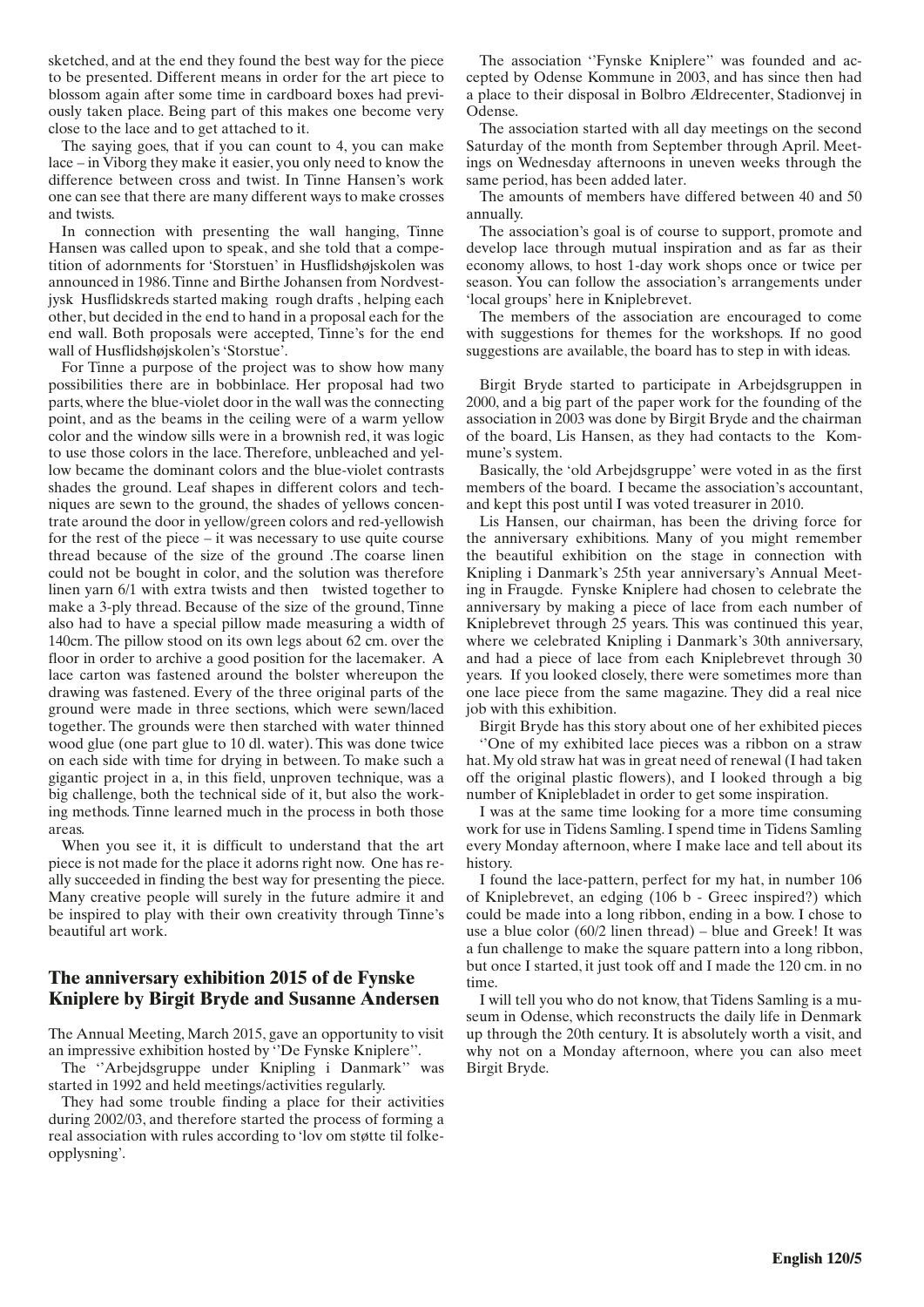## **FROM THE GERMAN CONGRESS Competition 2015 ''Door and Gate''**

1st prize: Mysterious way through a sandstone gate Christel Dargel, Erfurt 20 cm x 16 cm x 2 cm Fancy cloth, horsehair, thread, cotton and tissue paper

2nd prize: Falls into the house with the door Erdmute Wesenberg, Mühlheim 30 cm x 28 cm Cotton and linen

3rd prize: Porta Caeli Bettina Renn, Cologne 20 cm x 13 cm Silk and angelhair

The attendances favorite: The Gateway to Heaven Margit Müller,Erfurt 16 cm x 14 cm Sewing thread and cotton/synthetic

We apologize, but we are, due to lack of space, not able to bring the promised report from Deutsche Klöppelverband 's congress in this number of our bulletin. It will be brought to you in the next number, but we are glad at least to bring you some pictures from the congress now.

*Kind regards, The Editors*

## **ULRIKE VOELCKER, A PERSON OF MY LIKING AND ADMIRATION**

#### By Veslemøy Bech-Nielsen

Pictures provided by Renate Hawkins and Ulrike Voelcker Most of us have at some point had one or more of the numerous lace books in our hands, written by the German lacemaker, Ulrike Voelcker. Her name was Ulrike Löhr before she married, so her earlier books can be found under this name. I am, of course, no exception - her books have helped me out of problems or given me ideas more than once. She has also hosted classes all over the world. Some of you have met her when she gave a class on Chantilly after the Tønder Lacefestival in 2013, where her excellent pieces of lace also were on display.

When you see a name or hear about a person often, it is nice to meet her. I have been so fortunate to meet Ulrike on a couple of occasions, and she is indeed an extraordinary person. Her energy, knowledge and capability are an enormous asset for us lacemakers, and I assume that you, like me, are curious about the person behind all these wonderful books. I have been in touch with Ulrike, and this is what she has told me:

V: I cannot think about a type of lace you have not 'had your fingers in'. At what time did you start making lace, and what was the reason for choosing bobbinlace?

U: I have always been interested in handcrafts, and besides my creative mind, I am also very structured and have a love for logic and technical approaches to problems. When making bobbinlace, I can make use of .these capabilities, and this is why I decided that bobbinlace is what I wanted to do. I have made bobbinlace since 1978.

V: Have you taken an education in design or similar?

U: No, I actually have an education in garden- and landscape architecture, but am completely self-taught when it comes to bobbinlace.

V: You are knowledgeable of so many types of lace. Do you have any preferences?

U: Yes, my favorites are modernized point ground laces such as Chantilly, Blonde and Polychrome Blonde, Mechlin and Valenciennes.

 But I also like 'Rib and Roll', which is a mixture of Honiton and Duchesse, and a technique I have developed myself. I have recently published a book about it called 'Mit Rippen und Rolle'.

When I visited France a couple of years ago, I found, on a fleamarked in a little town called Barjac, a lace I had never seen before. It was worked completely in black, and had some similarity to Chantilly. Nobody I asked knew what it was, so I decided to call the technique 'Barjac Ombrée' due to the place where I found them, and to the dark threads used for making them. I analyzed the piece and also made some new patterns using the technique. My latest book, just called 'Barjac Ombée' tells about this lace. I am very fascinated about it and find it even more fun to do than the previous laces mentioned, not only because the result is so pleasing, but also because of the lovely rhythm when making them.

Another thing which I love, is to draw prickings and to teach. I even love to sit at the computer and see how a new book slowly appears. And sometimes I love to make a piece of lace just for myself, which means that I can work on it without these thoughts on my mind: how am I going to explain this part or that connection to the lacemaking world!

V: The way most lacemakers know your name, is through the many excellent books you have written. Do you have a count on how many books you have published, in which languages they are and what they are all about?

U: I have written more than 30 books, mostly in English and German. In earlier years I often had them written in different languages, like Dutch, French, one in Spanish, and also one in Danish, depending upon what the theme of the book was. Some books have also been translated into Japanese, which was funny, because when I got them in my hands, I could not distinguish the title from my name!

I have limited my books to German /English for the last ten years. Additional languages take lots of space, which means that the books get expensive.

My books are either about techniques, such as the Torchon triology, 'The Beginning of the End', 'The Grammar of Point Ground 'and 'Viele Gute Gründe'. Or they contain patterns of a certain technique, like 'Schwartzarbeiten' for Chantilly or the book about Barjac Ombée. These books may be with or without an introduction to the technique.

V: Do you have a base, like a studio where you give classes? U: No, I give classes where people want me to teach and where we have a language to communicate. I am 'the flying bobbinlace teacher'! I do not even have a homepage. I'd rather make a pricking or two than to worry about keeping a homepage updated!

#### ULRIKE'S EXHIBITIONS:

Ulrike and her associates host an extraordinary interesting exhibition every second year, in Bochum, Germany. It is a 'one day only', and takes place on the first Saturday in November with a 1 in the front, like in 2014, it was on Nov. 15. It is held in a three story building, where she has displays, demonstrations etc. on all levels, good sales stands in the basement and refreshments and homebaked! cakes for sale on the third floor. Lacemakers come from all over, also in 'busloads', and it is a crowded place in the middle of the day! But, with so much beauty and good quality lace, the big interest is not surprising.

The address of the exhibition is: Bergbaumuseum 37, Bo-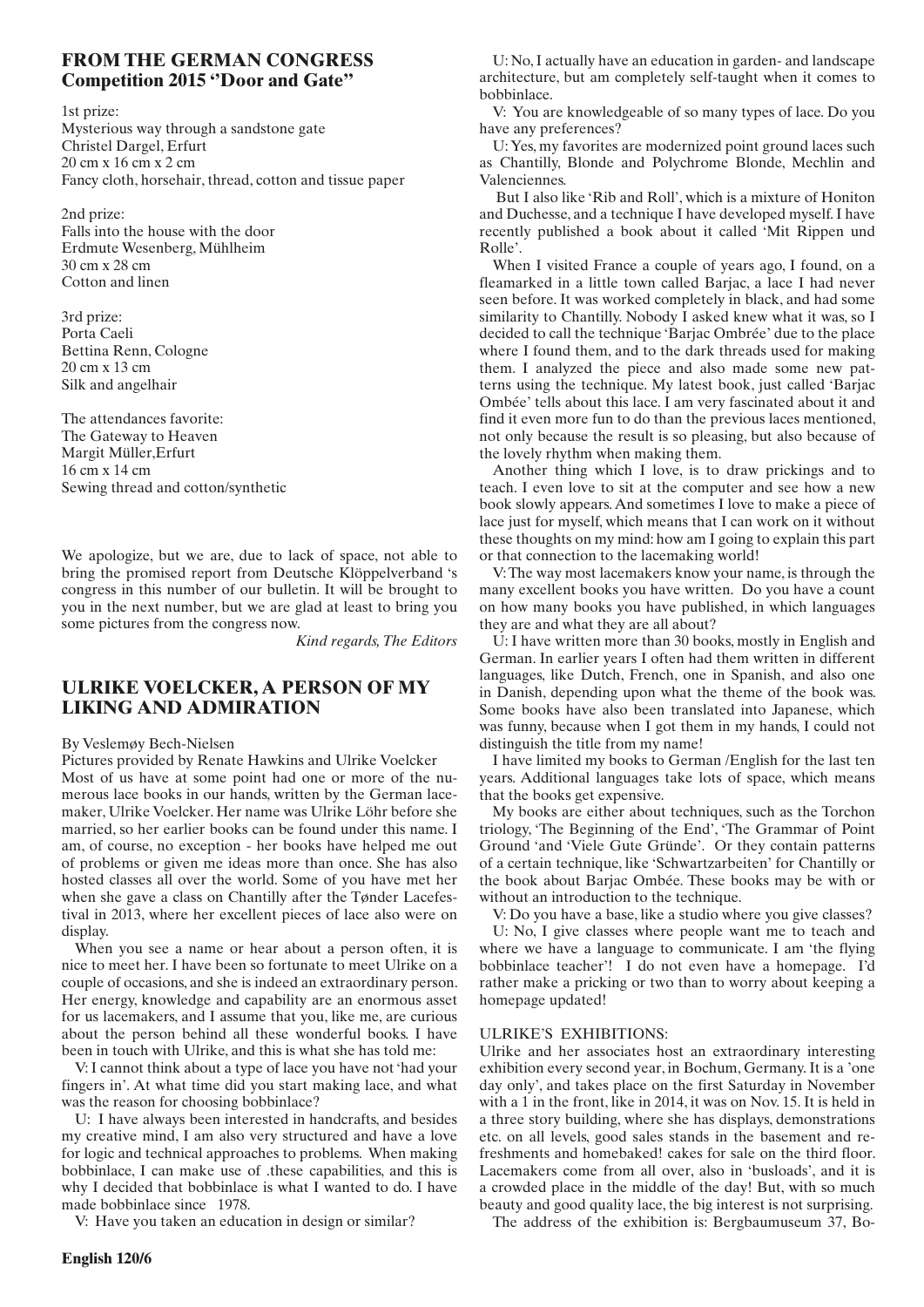chum, and the Bergbaumuseum itself - for spouses to spend their time – is just across the road.

I will let Ulrike tell you about her thoughts and background for her exhibitions:

We hosted our first exhibition in 2008, and last November was our fourth time. Besides special exhibitors and exhibitions, we have a theme every time, and special projects, where my lacegroups only or lacemakers from all over the world contribute.

The first exhibition had the theme, 'Lace teachers from our area present themselves' and 'Church Lace'.

The second in 2010: 'Lacemakers unknown to the public'. We wanted to expose lacemakers, unknown to the world because they do not design, but 'just make lace'. We wanted to display the high level some of these lacemakers work on and the amazing techniques they are able to do. Sonja Klenke and Ursel Lossin alone filled a whole hall, and they rarely work with thread thicker than 80/2 cotton! I think, it shocked them self to see it all on walls and screens!

Exhibition no. three in 2012 had the theme 'Art nouveau' and no. four in 2014, 'Schwarzes Gold' (Black Gold).

My next exhibition will be on November 12th in 2016, and one of the big special exhibitions will be 'Handfans'.

I always have a project for modern designers. In 2014 it was called: 'Nocturno, lace with music'. We listened to music and made designs inspired by what we listened to. The name of a similar theme for 2016, will be 'Stepping out of the fog'.

Then there are also projects, where a group designs and whether makes the projects themselves or lets others make them. 'Black Gold' and 'Grüne Schienen im Rost'(made for the German Congress in Hattingen) are projects from 2014, developed in my classes.

During the year, I also launch real big projects, where lots of lacemakers from many countries are involved. As the single pieces come in from the different lacemakers around the world, they are assembled to one big 'picture'. Some of you might have seen some of, or the whole 'poppy project' for the 2012 exhibition where lacemakers from 14 counties contributed. We also had a handkerchief project for 2012, and we had LOTS of wonderful handkies! We made butterflies in 2010, 950 of them, which were sold to support breast cancer. In 2014, it was 'Sternengold' (Stargold). I am always stunned by where the project-parts come from, and how many participants we get. (The patterns for the stars are published in a folder, called: '6 Sterne' by Ulrike Voelcker)

When I start a project, it is important to me, that the people working on it, learn something doing it, or that they, to a certain degree, can express themselves in the project. It is also important for me, that everyone, after ending a project, can use their own contribution in their own way. My goal is to show, that a simple thing, like a star, will rise to a different level when presented in this fashion, so that a simple Christmas decoration turns into a piece of art.

V: I know that a person cannot have the knowledge and be as all-embracing as Ulrike is, without being born with this gift, but I could not resist asking her:

Are you a curious person?

She answered me like this:

U: I am curious, but not nosy. I can keep secrets forever, but I am curious about life, what drives and motivates people. I am very interested in technology and am from top to bottom, really an engineer. I love nature, especially plants and many animals. But, as many people, I do not respect them the way I should: I have about 300 potted plants, even though I know, they would rather live someplace else!

V: She also tells me that connections between people and human relations are not her strongest side – but she must do something right – just look at all the 444 stars worked all over the world for the 'Star Gold' project and all the people that

worked so hard on the 'Poppy' project. To me, this is a wonderful symbol of good human relationship and a networking at a national as well as an international level, which we as lacemakers can be proud of!

ULRIKE'S NEXT EXHIBITION WILL BE ON NOVEMBER 12TH IN 2016, AND ONE OF HER SPECIAL EXHIBITIONS WILL BE 'HANDFANS'. IF YOU HAVE MADE A FAN OR A FANBLADE, AND WOULD LIKE TO BE PART OF THIS EXHIBITION, PLEASE SEND A PICTURE OF YOUR WORK TO: ulrikevoelcker@yahoo.de SHE WILL BE DELIGHTED TO HEAR FROM YOU!

### **Pillow**

Idea, design and execution: Lone Mankof Jensen, Haslev

We started a project in four parts in Kniplebrevet no.118, and this magazine gives you part no.3 of the four. The last part will be published later this year. You will not be able to see how the project turns out before all four parts are made.

Materials: Linen thread no.35/2 or 28/2. The pieces are numbered 1 through 13, and the project is worked in numeral order. 10 pairs of bobbins are used for the parts 1-4, 9 pairs are used for parts 5-12 and 8 pairs are used for part 13.

Start: The work sheet and pricking show you where to start, where bobbins are added, and where they are taken out. Follow the direction of the arrow. Every part is started and ended before beginning a new part of the pricking. The parts are connected through sewings as new parts are added on. The marked twists are used throughout the work. A twist is made every time a pair leaves a linen stitch area. See no.5

Finish: As you prefer.

## **Reconstruction of Blonde by Ellen Lund no. 1274**

This is a reconstruction given to Foreningen Knipling i Danmark.

It is reconstructed/interpreted by: Anne Scheby-Pedersen, Hemmet

Execution: Birthe Pedersen, Odense C

Materials: The ribbon and the ring are both worked with 18 pairs of linen thread no. 40/2

Start: Use a straight setting-up for the ribbon. A diagonal setting-up as shown with a line on both the work sheet and the round pricking, is best used for the doily.

Remember to twist the worker around the pin. The shown twists are used throughout the work.

Ending: Magic threads or any finishing suitable for this lace.

### **A creation of an anniversary gift by Susanne Andersen**

When I started doing bobbinlace, I was wondering from where all the capable people making patterns, got their inspiration.

A visit with Sonja Andersen quite early in our friendship gave me a good answer. ''Have you ever thought about, how nice your carpet pattern would be if you made it in lace?'' No, eh, I had not, but this made me see things with different eyes when I am out in the nature, for a walk through town, visit old churches etc.

I also ended up taking an extra napkin with me home from Jensens Bøfhus in Århus once, as I had never seen the pattern of the napkin's edge before – to my daughter's great amusement.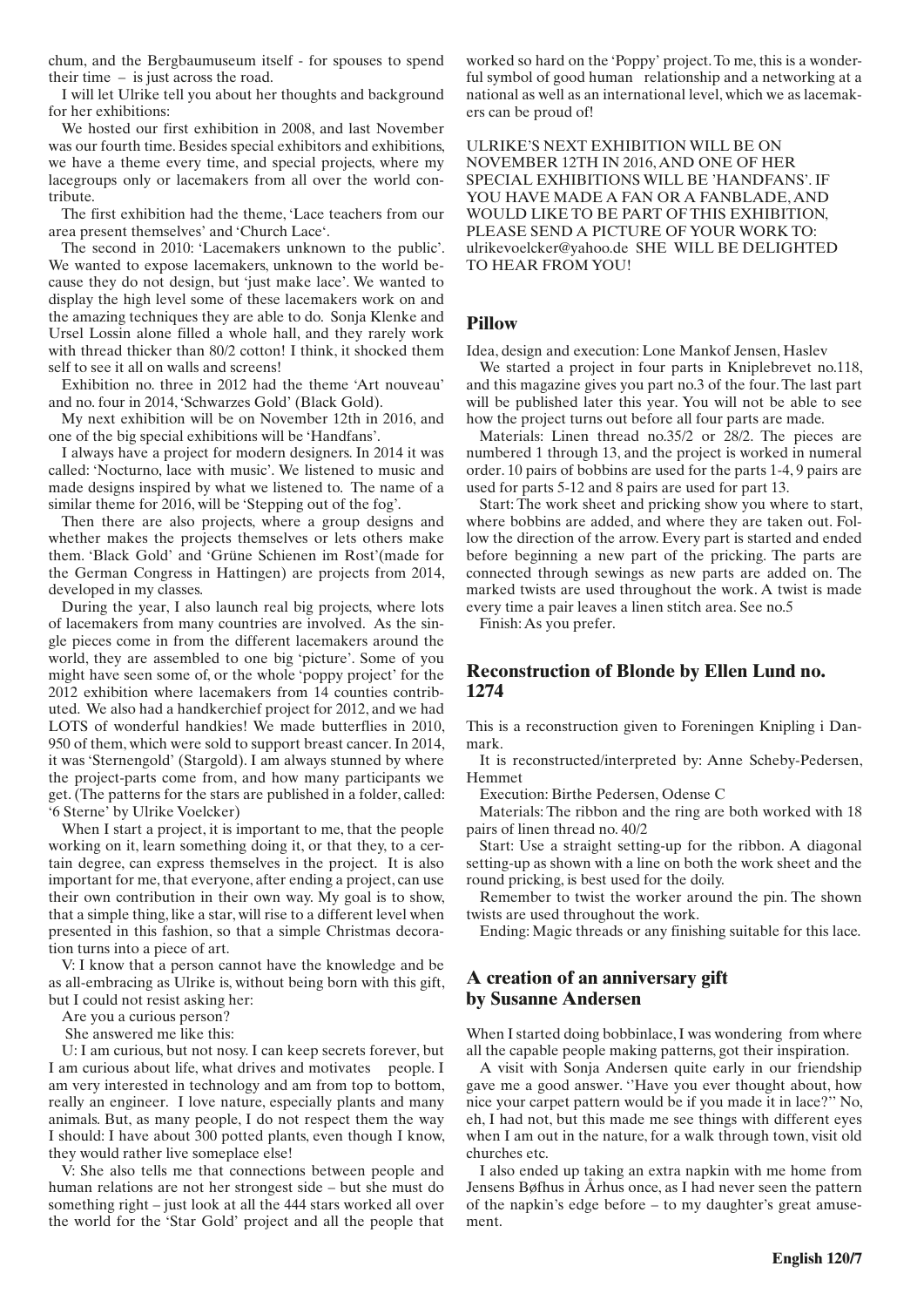When visiting Sonia in Ikast on summer vacations, we always end up using some of the time playing with dots and lines, and we end up with a pattern or two every time. Our topic this time was the pattern on Jensens' napkin. We found out real fast, that this was something very special, but how do we make people understand that it is so special? Well, we use it for Kniplebrevet's anniversary gift to all its members. A special gift for special people.

### **Isabella**

Kniplebrevet's 30 year anniversary gift to the members of Knipling I Danmark.

Idea, design: Sonja Andersen, Ikast and Susanne Andersen Execution: Lone Mankof Jensen, Haslev

Materials: 86 pairs of Lace yarn from Drops. This yarn contains 70% baby Alpaca and 30% silk.

Start: Start the shawl by setting-up of 1 pair in the left corner. Start with 8 open edge pairs. 2 pairs are added on the inside until the width is reached in both corners. 1 pair is added in each corner, see work sheet.

The marked twists are valid throughout the work.

Finish. The pairs are taken out as they were added. A good way is to finish with braids, which are sewn down along the linen stitch edge. Or you finish the way you wish.

### **Ribbon**

Idea, design and execution: Hella Jacobsen, Gråsten

The idea comes from a project that Knipling i Danmark made for our Earthball a few years ago.

Materials: 26 pairs of Bockens linen thread no.60/2

Start: Set up at the point of the lace. The pairs are added on the inside of the edge forming the point until the width is reached. The marked twists are worked throughout the lace. The straight part of the lace can be copied and added to the pricking by the report-mark, in order to make the ribbon in the length you choose.

Finish: The pairs are taken out as added. Make a braid with the last pairs or make the finish look like the start by sewing the braid down on the back.

Idea for the ribbon.

It is also possible to make a handkerchief in the same pattern.

Materials: 26 pairs of Bockens linen thread 60/2.

Start: Make the beginning suitable for how you choose to finish off. You may make a sewing edge on one side, which needs an additional pair, and the inside edge may be worked in whole stitch instead of linen stitch.

Finish: A good way is to use magic threads, or the method you prefer for this type of lace.

## **''I am a member of ''the yellow magazine'' by Karen Vontillius**

This is how a member described herself a few years ago, perhaps because it told more than when saying that she was a member of Knipling i Danmark.

The reason is, that Kniplebrevet ,with its yellow cover, is the magazine for members of Foreningen Knipling i Danmark, and the magazine is actually older than the association.

There were lace ladies which were more than interested in drawing attention to this wonderful trade, who started everything in 1985. Tinne Hansen, Vibeke Ervø and Grethe Theilgaard wanted to make a bulletin where one could make announcements etc. about lace from everywhere. The teachers had their own magazine in Kniplelauget, but this should be for all lace makers.

Vibeke Ervø and Grethe Theilgaard were the ones who brought it from thought to deed, and Kniplebrevet no.1 was published in June 1985.

Kniplebrevet no.1 was a cut, pasted and photo copied bulletin. Kniplebrevet no.2 and onwards was printed by Ballerup Tryk. Bulletin no.2, which was published in November 1985, reported on the founding of a General Meeting and with that also information on board members for Knipling i Danmark. Kniplebrevet has ever since been used for announcing the Annual Meeting including the General Meeting and the following report on the meeting.

It has through the years been continuous themes in the magazine: pattern pages, technique pages, articles from travels and articles about bobbinlace from all over the world. There are children pages and there have been sections from Bonniers Håndarbejdsleksikon concerning lace (see plan over this at the end of the article). When internet use became more and more frequent, we started a page with information on good homepages about lace, Kniplecaféen.

It was essential always to be up to par so members could get all necessary information.

Of the greatest importance have the pattern pages and Tønderrubrikken been.

Most magazines have of course contained something about-Tønderlace, which Astrid Elton Hansen did provide through many years.

The local groups came on the bandwagon from Kniplebrevet no.5, and the first ones were Århus Amt v/Anna Hadsund and Odense v/Jytte Nielsen.

Most members look up the pattern pages first as they want to see if there is something to their liking. No doubt, the pattern pages were most important in the first many years, as there were not many fairs and pattern providers then. A group, Idepigerne, existed for many years, where some tow-holders formed pattern-making groups around in Denmark. It was an honor to have a pattern published in Kniplebrevet, as it gave a feeling of acceptance and the pattern was seen by many.

Everything has its time, and things changes fast now a days. Designudvalget, which came with new ideas to Kniplinggervice made an end to Idepigerne.

Another permanent thing in Kniplebrevet is the Christmas card, which every year is designed by a member and sent out to all members with the November edition.

One of the biggest changes was when Kniplebrevet no.41 came out with a colored front page. It seemed the world was coming to an end, but alas, soon came also colored work sheets for the pattern pages and colored pictures of lace. Pretty soon we had many colored pictures, and magazine no. 79 marked the end to thinking about what to make in black and white and what to use colors for. We had a ball.

Even though there have been lots of little changes throughout the years, some paragraphs have become permanent in every publication: Course calendars, Book reviews, pages where local groups announce their arrangements, Children's pages showed up, where many of the patterns until 2012 were provided by the lace ladies from Sejs.

The pattern pages had its first colored work sheet in no. 45. These pages have also changed, as pattern drawings on the PC have taken over.

Kniplebrevet has had a tuff time with the Post delivery. In the beginning it was sent out with name, membership number and address on the back. That was easy.

Later it was also possible to send the magazine in this way, even though the pattern page became a lose page inside the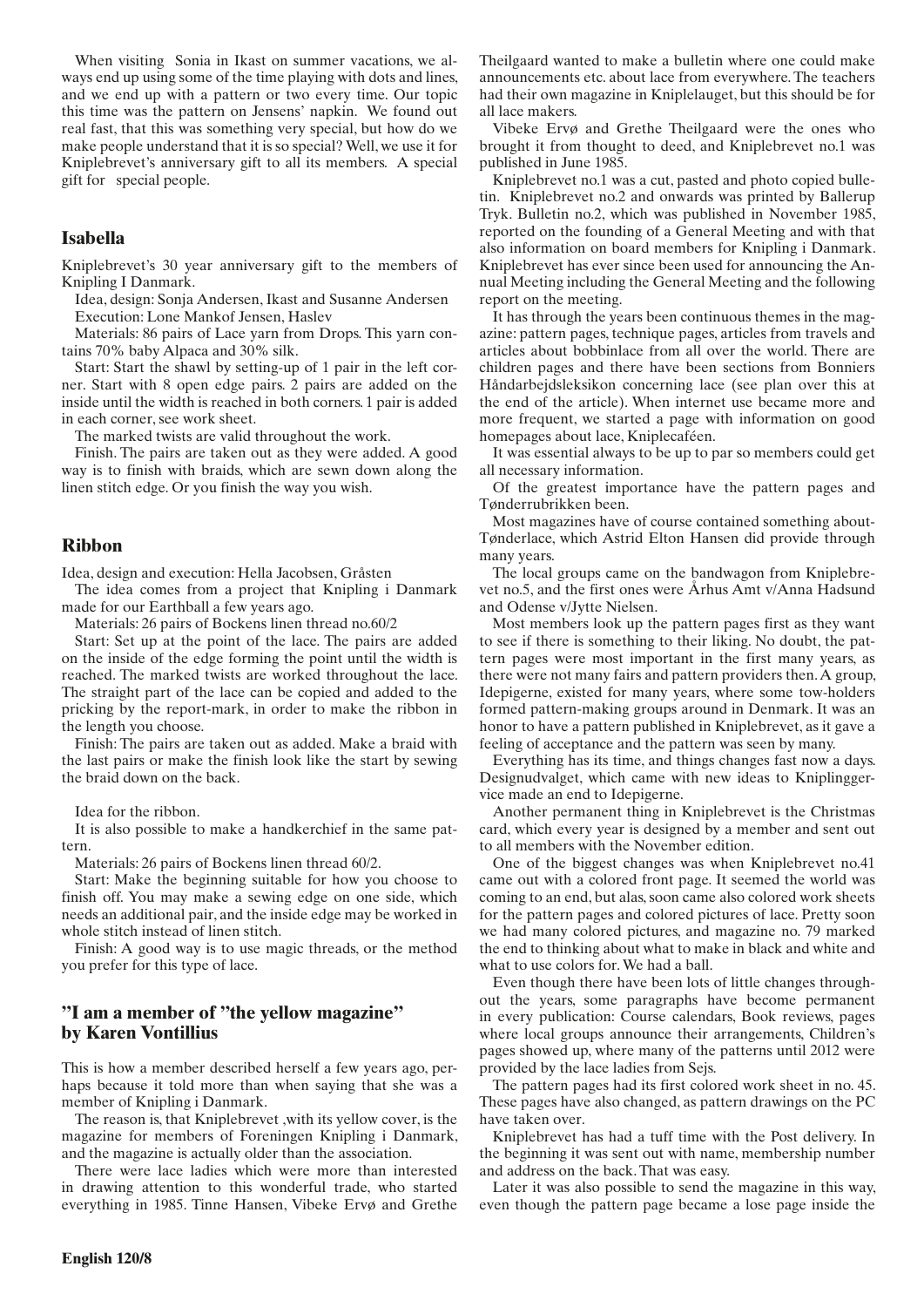magazine. Post Danmark was sure to bring Kniplebrevet secure to its receivers.

The postage got more expensive as less letters were sent through the Post. The delivery rules changed and magazines had to be sent out as magazine-mail and many rules and regulations were made. The postage increased a lot and in order to get a discount, a certain amount of magazines had to be sent out, and now they also had to be in an envelope and lose pages cost extra. We applied to Biblioteksstyrelsen for financial support as we think that our magazine is an important contribution to Danish culture, but no, the people on the counsel did not agree.

We got some good arrangements with Post Danmark, but at some point the postage increased again. At the time we changed to Grafisk Datacenter, we tried to send Kniplebrevet out with the people delivering Søndagsavisen, as they had no problem with that, and we would save pretty much money. UHhhhhhhhhhh ha, that was a disaster, more than 300 of Kniplebrevet no. 79 was not delivered and we really had to put our foot down before the firm agreed to pay us our money back. This means that we do not have no. 79 in our collection and we will not be able to get it before somebody wishes to give their collection away and this number is among them. We went back to Post Danmark and the expensive postage.

The magazine is a membership bulletin, and the meaning is that our members shall fill it out with articles, experiences, patterns etc. and the association's board shall provide information of other things. Many members have through the years faithfully provided materials, but many more of us could participate. Many of us travel nowadays and experience interesting things. Many of us participate in classes and make our own patterns. We would like to see more of all this in Kniplebrevet. Let us also not forget the members which have translated the magazine to German and English, the ones that have translated the pattern pages to German and English and the ones that are still doing it. This is a big task.

But where shall we take Kniplebrevet in the future? What will our members want to read about? What kind of patterns do they want? Are there things that could be changed for the better? Renewals always gives an added interest, and if some of you out there have some good ideas, please make them known, as it is important for us to know what you wish to see in Kliplebrevet when you open it up.

You might find, in alphabetical order, From A till Z about lace from Bonnier's encyclopedia of 20 volumes, in the following numbers of Kniplebrevet:

| Letter:            | No. of Kniplebrevet |
|--------------------|---------------------|
| А                  | 76 - 77             |
| В                  | 78 - 79             |
| C                  | 81 - 83             |
| D                  | 83 - 84             |
| $E$ and $F$        | 85                  |
| F and G            | 86                  |
| H and I            | 87                  |
| L                  | 88                  |
| M                  | 89                  |
| N, O and P         | $90 - 91$           |
| R                  | 92                  |
| S                  | 93 till 96          |
| T                  | 96 - 97             |
| Tønder             | 98                  |
| V                  | 99                  |
| $V, W, Y$ and $AE$ | 100                 |

Editors of Kniplebrevet:

Vibeke Ervø and Grethe Theilgaard were editors for no.  $1 - 5$ Ellen Christensen was responsible under the press law for no.  $6 - 7$  (as chairman of the board) Holger Møller, editor for no. 8 -32 Lissie Møller, editor of no. 31 – 73

Karen Vontillius, editor for no. 74 – 105 Susanne Andersen, editor for no. 106 – 113

Yvonne Nielsen, editor for no. 114 –

Ballerup Tryk, Grafisk Totalløsning Kbhv, SM – Offset Tryk, Kastrup, Lollandsposten, Maribo and Grafisk Datacenter, Odense, have been printers of Kniplebrevet.

### **Doily no.2**

Idea, design: Britta V Jørgensen

Execution: Mona Nøhr, Nordborg, gråsten

Materials: 27 pairs of linen thread no.28/2 or 35/2. 1 pair might be of another color. The worker pair of the fan has a different color (gray) in the pictured lace.

Start: Set up along the black line shown on the work sheet.

The marked twists are used throughout the work. Remember the twists of the linen-stitch worker pairs.

Finishing: By help of magic threads or any other suitable endings.

#### **Binche lace Lection 3**

Idea, design and execution: Els Goor, Kantklos Atelier, Elisabeth, www.kantklosatelier.nl

'Binche Technique'is our theme in 2015. This time we bring lection no.3.

Materials: 36 pairs of Egyptian cotton no.80/2

Start: Start the lace in the right corner. Add pairs according to the work sheet.

It is important to read the whole description in order to understand the technique of Binche lace.

Technique: In Binche you do not close the pin at the end of a Snowflake in linen stitch. Instead you do this when starting the next Snowflake. This goes both for linen stitch and half stitch. It is valid throughout the whole lace.

Fig.1 shows you how the pairs go into the lace in linen stitch. Make a half knot with the linen stitch worker pair. This is done when the pair comes in from left and right. See fig.1 and fig.1a. Continue the work according to the work sheet. This is done in order to prevent holes in the linen stitches.

Fig.2 shows how the linen stitch pairs leave the lace again. You make a braid of 10 stitches with the 2 pairs before laying them aside to be picked up later, where you undo the 10 braid stitches again. This is in order to prevent holes in the linen stitches. Fig.4 is a detailed drawing on how to work the left and right edges.

The marked twists are valid throughout the lace. It is a good idea to have the work sheet fastened on a styrofoam tablet next to your work, where you with pins can mark where you are in the lace.

Finishing: When you reach the diagonal line where the lace gets narrower, you begin to take pairs out again. The sewing edge pair goes through 1 pair in linen stitch, meets the pair from the left and those are tied off. See fig.3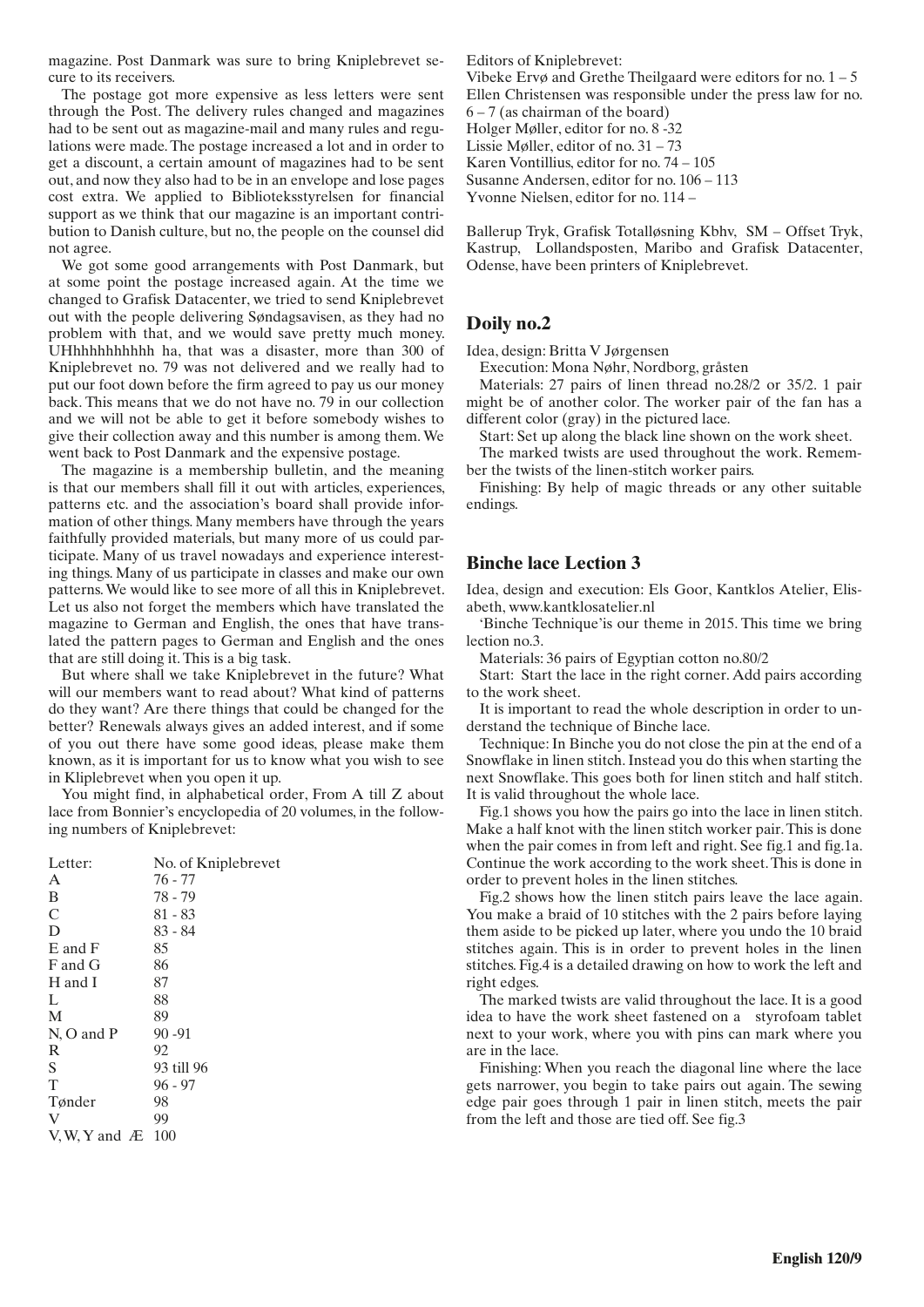### **Kniplebrevet no.119c**

It has been brought to the editors attention that the pattern page did not contain pricking no.119c. We regret this very much, and bring it instead in this magazine. We thank you for all the messages recieved.

## **Lace for children, Butterfly**

Idea, design and execution: Annette Nielsen, Jernved

Materials: 24 pairs all together, divided as follows: 5 pairs of orange Lizbeth plus 3 pairs of dark orange for each of the wings. 8 pairs of black Lizbeth no.20 (tatting yarn) for the body, which equals linen thread no. 28/2.

Start: Begin with the wings, using 8 pairs for each. The dark orange pairs are used as edge-pairs and worker. The other 5 orange pairs are the linen stitch passives in the middle. This is the same for both wings. The whole wing is worked in linen stitch, even though it is not drawn in through the whole wing on the pricking.

 Body: See fig.1 about how the 4 pairs are set up in order to start the body and read the text to fig.1 Twist bobbin 1 and 2, twist bobbin 3 and 4, twist bobbin 5 and 6 and twist bobbin 7 and 8. The pair made out of bobbin 7 and 8 is used as worker pair. Make a half stitch towards left and then follow the work sheet. The rest of the pairs are added to form the width of the body. Attach the worker pair of the body to the wings as shown on the work sheet. The marked twists are made throughout the work.

The antennas are made with a 2-pair plait. See fig.2

Finish: The wings may be finished off in different ways: magic threads, knotting off or the Bruges method of finishing off. The antennas are finished off by bundling the threads and using one of the bobbins to tie a row of buttonhole stitches around the other threads. The finished work is starched before taken off the pillow.

The butterfly may be framed, sewn on a pillow or a bag or you can just hang it up in a thread.

Our grandchild, Marie, was confirmed Easter Sunday. She started making lace at age six. She has, all by herself, made 66 horse shoes in lace for name tags for the table, and grandmother made ribbons for candleholders/ vases and also the ribbons for the flowers.

I hope you can use this for Kniplebladet.

*Sincerely, Jette Thonsen, Tøndervej 14, Vedsted, 6500 Vojens*

### **The inheritance from my grandmother.**

My grandmother left me a lace pillow with utilities when she died. She was a very good lace maker, but I never had the opportunity to learn it from her.

She made a nice bookmark in lace to everyone of us grandchildren for our confirmations (see attached picture)

My situation is so that two cousins of me will be confirmed this year, and I would like to keep up the tradition and give a bookmark to each of them also.

I know that I am short on time, but I have, because of my study, not been able to worry about it before now. My hope is that you might be able to help me?

The bookmark does not look like a starter project, but I am normally a fast learner, when I have gotten the idea about how things work. Everything necessary for making the bookmark, I have, just some help is needed ;)

*Sincerely, Trine*

This was the text in a mail I received a Saturday in March. I found the appeal very nice, and could not leave it unexplored. I contacted Trine, asked what kind of help she had thought of and at what time her cousins would be confirmed. The confirmation would be in April, and she 'just' needed help to learn how to make lace. We talked a little forth and back, and decided to give it a try, even though the time was very limited. We met the next Tuesday. Trine was indeed well prepared. She had informed herself about lace making on YouTube and had wound her bobbins, so we were ready to start. We went through the different stitches, talked a little about techniques and started to make the lace. Trine had taken her sister along and she wrote all things of importance down.

By the end of the evening, Trine found that she would be able to do it, and I had to agree to her own statement 'I am normally a fast learner'.

We agreed that she was welcome to call or come by again, if she needed additional help.

I received a new mail from Trine on the Friday (3 days later).

Here are some pictures of the finished product. There are probably errors here and there and I am not completely happy with the braid on the end. For some reason it is thicker than on my own bookmark. But I am quite happy with the rest – now I just have to make the second one. Once again, thank you very much for your help. I would probably never have started to make them without you.

The history in itself, that Trine wanted to keep her grandmother's tradition alive, and in order to do this, had to learn how to make lace, is to me, just outstanding. It was wonderful to see the happiness in her eyes when I asked if she thought that her cousins would enjoy the bookmark and understand the importance of it. Her answer to the question 'no, probably not, but my uncles, they will be very happy', moved me a lot.

To learn how to make lace and to have a finished project from Tuesday until Friday – that's an achievement for Trine to be proud of. I am sure her grandmother would have been.

# **The day of Lace/Tatting at I. P. Schmidts Gård.**

Knipleholdet at I. P. S. hosted a Lace/Tatting day in Fredericia on January 30th. The aim was to gather interested people to a cozy get-together.

Our house was/is being restored, and our head of activities had gone on a well deserved vacation. All the furniture was in storage, in order to make room for the workers coming in. I herewith send a big thank you to Birthe Eskildsen and to my husband, which set up all the heavy tables in the therapy room and got all the chairs, so that we all could work in the right hight. The new chairs had, to our big advantage, been delivered the day before. We had therefore, together with our old chairs, which we guard carefully and take well care of, enough chairs for everybody to sit on.

Our group gave an extra cup of coffee to the participants. We started at 9 am, which is quite early on a winter morning. I do not know if it was the coffee or the good moot from everybody entering the place, but the day turned out to b a very nice one - as we say in Jutland, real cozy.

One single lady came in order to learn tatting, and she did ménage to make some real knots. Our very good tatter, Bodil, was not able to attend that day, so Birthe and I did our best. We have to admit, we do lace better than tatting. Bodil teaches tatting every Monday morning, where everybody is welcome to take part, try it out or just to observe.

I.P.S. has a nice cafeteria, and many took the opportunity to eat or take an extra cup of coffee together.

Many people from the area came in, in order to see what we were doing, which was very nice. We had brought a few things with us, enough to make a little exhibition.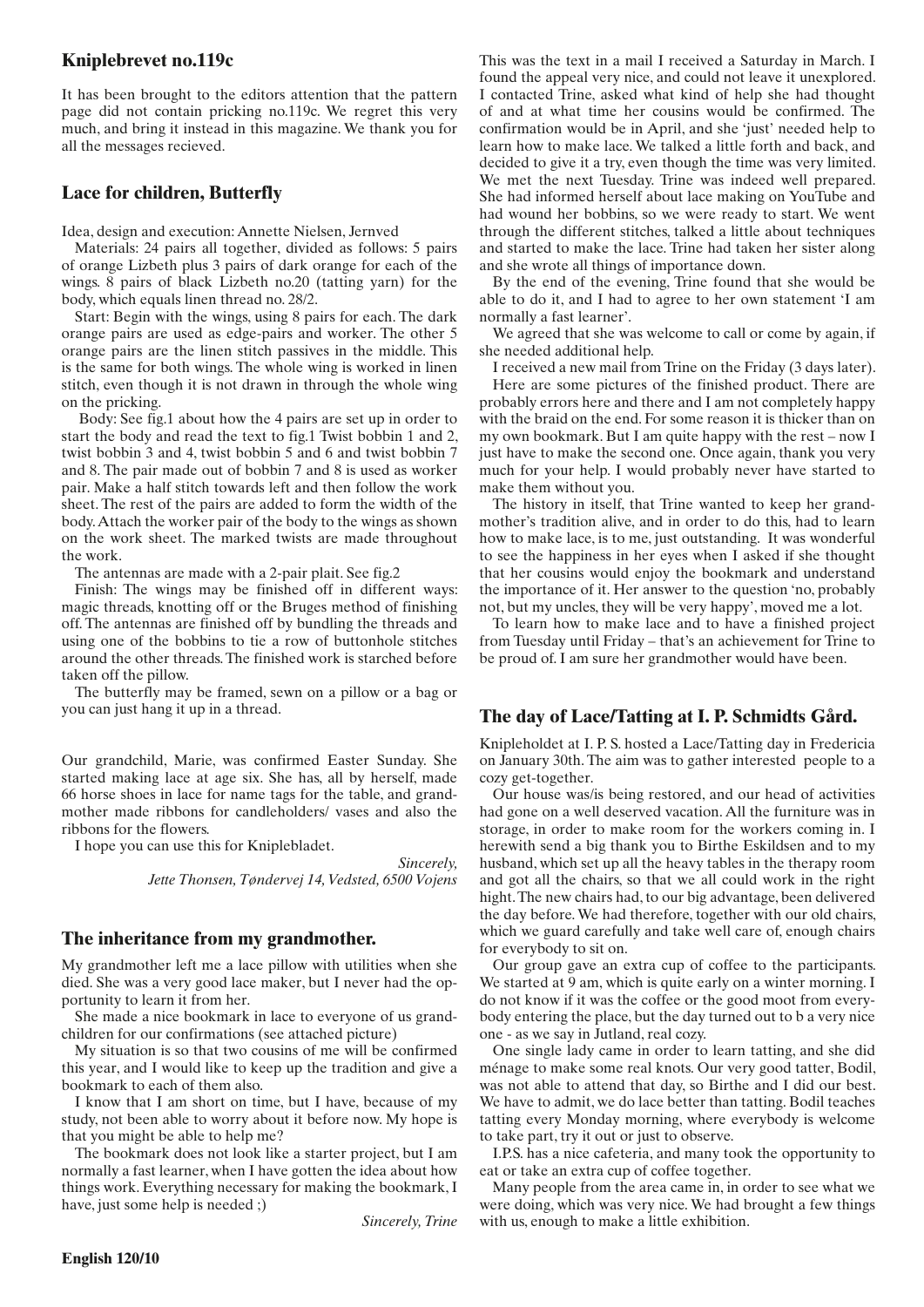It seemed natural to end the day when the cafeteria closed at 1:30pm, so everybody left at 2.00pm. Our plan had been to work until 4pm. Lovely thoughts go to the lady from Egeskov, coming to look at lace, but ended up taking her jacket off and helping us cleaning up.

Such a good day in spite of the renovating-mess , have inspired us to set a date for a new get-together , this time in a freshly restored room, and the date is September 25th. We will tat and make lace together between 9 am. and 2 pm. Kirsten Wind Hansen will be available for us, as she is very good both at tatting and lace making. She also has a nice exhibition, well worth visiting. Put the date in your calendar right now and come visit us at I.P.S. We will put up posters in the centers and have a note in the news paper when time comes, like we did last time.

We make lace every Friday between 9 am. and 2 pm. in I.P.Schmidts Gård, and everybody is welcome to participate. You can come and try it out, or just have a look at what we are doing.

*Sincerely, Irismarie*

### **Bobbinlace get-together in Nyborg on Easter Thursday**

Is it possible to imagine an Easter vacation getting a better start than with 27 lace-loving woman from all over the country to meet in Nyborg Husflidsskole ?? I cannot. And even though twice cannot be regarded a tradition, the decision on a third meeting on Easter Thursday next year has been made, and that makes us able to talk about a tradition after all.

We seem to have found a good concept, and I enjoy this good idea, which sprung out of a cup of tea and a piece of cake on Slagelse Kniplemesse in 2013. The first of us arrived at 8.30 am. in order to make everything ready, and during the next hour, a steady stream of happy lace makers came in through the door. They came from Amager, Slagelse, Viborg, Mors, Hadsund and many other places.

There was lots of show and tell. Admired were both what was on people's pillows, and also what some of us had brought along. The most beautiful bobbins had a story on its own, just think of somebody having a sister on the other side of the fjord, which sends small packages with the most beautiful bobbins, just to please the receiver. Home baked was consumed until we could roll home, and coffee was brewed – one should think we had a coffee plantation.

Patterns were bought and sold – we are very strict when it comes to not selling copies, but originals only. We are also very straight about this in our Facebook group, which is the place where we meet on a day to day basis, in order to get help, guidance, and also for show - off and admiring, what we have made.

We enjoyed the home produced honey, homemade jam – and yes, we did also manage to make some lace –and chat until our jaw bones hurt. We had the fortune last year, that Lone Nielsen had donated a pattern to be distributed to the participants. The Kniplings-Festival had donated a pattern for us this year, and next year's pattern is – if not yet on the drawing board – about to be designed.

A couple of conditions have to be met though, in order to participate. One must be a member of our lace group on Facebook, one have to have a positive attitude, one have to enjoy the sharing of experiences with others, and at last, but not at least, one have to be able to stand lots of chatting.

> *Sincerely Susanne Andersen*

## **Class in finishing off by the use of 'Magic Threads'**

On May 9th I joined a class in Nyborg on finishing off by using Magic threads. I had once read a description of how to do it, but understood nothing at all. Therefore, when I saw the class advertized in December, I checked if I was free that week-end, and since I was, I hurried to sign up for the class. This was my first class hosted by our organization, but it will not be the last.

The class was excellent, we were so concentrated that one could hear a needle drop most of the time. When the day was over, we had learned to finish off by help of the Magic Threads, and our teacher had lost her voice. I am convinced that this is a technique I will use a lot.

Thank you for a good class in nice company with likeminded people from all over Denmark.

*Birgitte Hauslund*

### **12 harts in Danish Torchon**

By Kirsten Skov

Price 249 Dkr.

Languages: Danish, English and German Publisher: Forlaget Tunegarn 2015-06-15

ISBN: 978-87-995602-1-9

The book contains 12 hearts, all worked after the same templet.

All hearts are worked with 29 pairs of linen thread, 35/2. Gimp is used for 7 of the harts, and the other 5 are without.

There is an overall direction for the 12 harts and a templet at the end of the book.

All the harts have Old-Nordic or Germanic names, like for ex. 'Sif', 'Astrid' and 'Freja'.

As a special bonus, there is information on the meaning of the Old-Nordic or Germanic name. This gives the impression of a book worked thoroughly through.

The book also contains patterns of 11 different handles for the harts. Also these are worked with or without a gimp.

The grade of difficulty making the harts, is so varied that everybody can enjoy the book.

The harts are fairly big, about 25x25 cm.

The preface contains inspiration on how to use the harts, like for hangings, wall-decorations, application on blankets and pillows, etc.

The author invites you to try out other colors than the ones used in the book (red, white and green) and also to use other kinds of gimp.

The book has been 6 years in the making, and it has been important for the author to use 'Danish' Torchon for the lace making.

*By Annette Nielsen*

## **Kongressmappe Saarlouis 2015**

Deutscher Klöppelverband e. V.

May be purchased through www.deutscher-kloppelverband.de Price: 25,00 Euro

Language: German

Kongressmappe 2015 from Deutscher Klöppelverband has arrived.

The booklet has a spiral back, which had caused the back pages of the three units I brought home, to loosen.

The booklet contains 78 pages with 43 very different lace patterns. There are both patterns to be enlarged and patterns in the actual size.

The creativity in the different patterns show, that lace is art.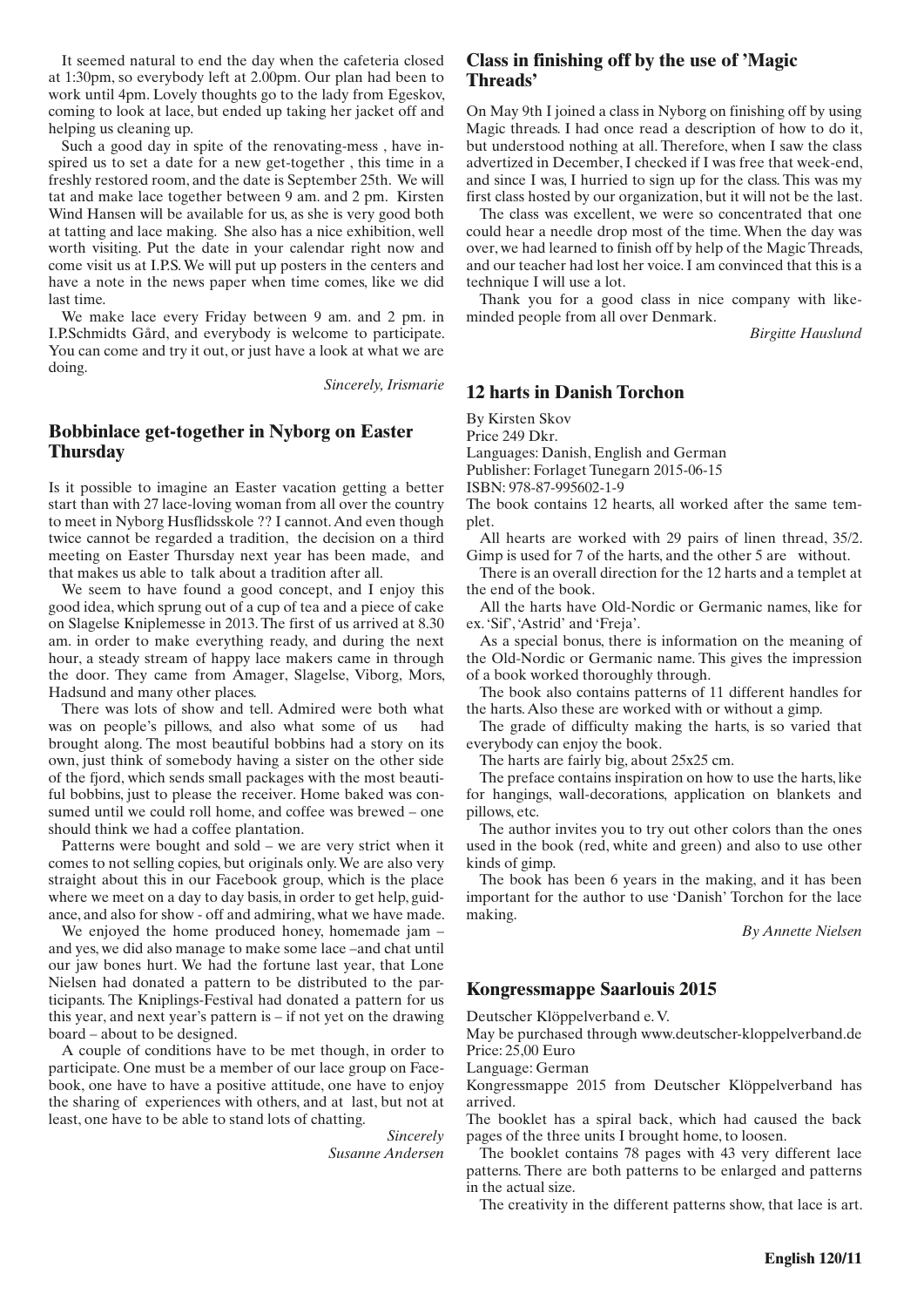The colors, forms and styles show a real mixture of creativity. There are 30 different artists represented in the booklet, a few of them with more than one pattern.

The techniques represented are Idria, with work sheet, Torchon, Duchesse, Russian tape lace, Cluny, Freehand lace and Lutac. There are choices of working with thin -, thick- or metal-thread. There are patterns for shawls, angels, jewelry, houses, stars, balls, hair bands, table settings, accessories and much more. And then, my favorite, already on my pillow, the most beautiful women in the simplest shapes, worked in linen- and half stitch, threads 35/3, 50/3 or 80/3. I can warmly recommend this booklet.

*Susanne Andersen*

## **Barjak Ombrée**

By Ulrike Voelcker

Language: German and English

Price: 40 EURO

Printed by Schürmann und Klagges, Bochum, Germany

May be purchased for ex. through Barbara Fay

No ISBN number available

This is a very thorough book for experienced lace makers.

The history behind the book is, that the author on a marked in Barjak , Province, found three black bobbinlace pieces, that she HAD to own.

The lace resembles Chantilly lace: very fine black silk, very 'light' lace with heavy gimp, picots and roseground, where Chantilly uses netground.

The lace ended up in a drawer for many years. In spite of research in order to find similar lace, the author never found any other ones.

The author also consulted experts, but none of them had ever seen something like these three pieces of lace or knew from where they originated.

The author assumes that they are made on the turn of the 19.century, according to the quality of the silk and the way the lace must have been used.

Ulrike Voelcker, in her usual perfectionism, threw herself into the work of reconstructing these old laces. She refined the technique and made the lace clearer in its expression.

The book contains detailed and thorough work sheets, and she also gives you alternative ways to work, depending on your experience and temperament.

She uses 'magic threads' to lead the gimps around in the lace work in order to shape the beautiful motives, much like in her books on Chantilly lace.

The gimps are made by winding more threads together around a bobbin, and then use these as one thread. This is also known from Chantilly lace, but adds to the difficulty of working the lace, as one have to be careful when pulling the gimpthreads, so little loops do not form.

The author gives you clear information about which patterns to start with, due to the grade of difficulty working the lace. This also applies for experienced lace makers!

The author has made 15 reconstructions and 19 new patterns in this technique. There are 47 prickings all together with different grades of difficulty, but none of the patterns can be considered 'easy'.

The book tells you both about suitable thread to use, and also the pinsize to use in order to give the lace its right expression.

This book is definitely a book for experienced lace makers. But if you are an admirer of fine lace, this book is a 'must' , due to the beauty of the lace.

*Reviewed by Annette Nielsen*

## **Halb Schlag, Book 1 and Book 2**

Struktur – Form (book 1) and Struktur – Form –Farbe (book 2)

Publisher:

Deutscher Klöppelverband e.V. ISBN: Book 1: 978-3-934210-93-6

ISBN: Book 2: 978-3-934210-94-3

Price: Euro 38 for book 1

Price: Euro 33 for book 2

Price: Euro 50 for book 1 & 2

Language: German

Deutscher Klöppelverband has in connection with the German lace association's Annual Meeting, published 2 books, both handling half stitches in different forms, structures and colors.

Book no.1 (Struktur – Form) works with different geometric shapes and different organic flowing forms. These different forms and structures are very well worked through, using a variety of bobbin pairs and also different distances between the pins, which gives the expression of the lace diversity. The same with the way the lace is mounted as pictures with light, shadows and 3D effects. The book challenges you to play with structure and form, where varied amounts of workers in halfstitch, and also a variety of thread thicknesses gives the lace life. The lace is worked in black and white. The book tells when and how the idea of using halfstitch took place and there is a good description by the different chapters, so you will be able to enjoy the book, even though your German is lacking. The book is very well done. It is surely a book to bring home, as it inspires you to try out different forms and structures.

Book no.2 (Struktur – Form – Farbe) is a continuation of book no.1. This book also works with geometrical and organic flowing shapes, obtaining its effects by use of colors. See review of book no.1. Book no.2 really uses smashing colors, which gives the lace its expression. It is an explanation by every form, telling you how the different colors and thicknesses of threads are used. The same lace in structure and form, made more times, but mounted differently, gives the lace much more life and diversity than expected from one shape only. If you buy the book Half Schlag, Struktur – Form, the book Struktur – Form – Farbe is a 'must'.

*By Sonja Andersen* 

### **Die Letzten ihrer Art, Spitzen aus dem Sudetenland / Marianne Nielsen**

Spitzenmanifaktur Edeltraut und Karl Forster, Pechgrün – Aalen – Abtsgmünd

Publisher: Deutscher Klöppelverband e. V.

ISBN: 978-3-934210-92-9

Prize: 39 EURO incl. CD containing patterns and prickings. May be purchased from Deutscher Klöppelverband. Information about ordering the book can be found on following home page:

http://www.deutscher-kloeppelverband.de/index.php/component/jshopping/category/view/1?ltemid=242

Language: German

The book, which was published in connection with Deutscher Klöppelverband Kongress 2015, presents a selection of 80 original prickings out of a collection of 350 original prickings, earlier sold by the lace merchants Edeltraut and Karl Forster's business until November 1st, 1986.

The prickings are patterns of lace, made by women and men in the area of the earlier so called Sudetenland, from 1920 and past the Second World War, where Germans from this part of the now called Check Republic and Slovakia, were forced to move to the eastern part of Germany. The lace was mostly